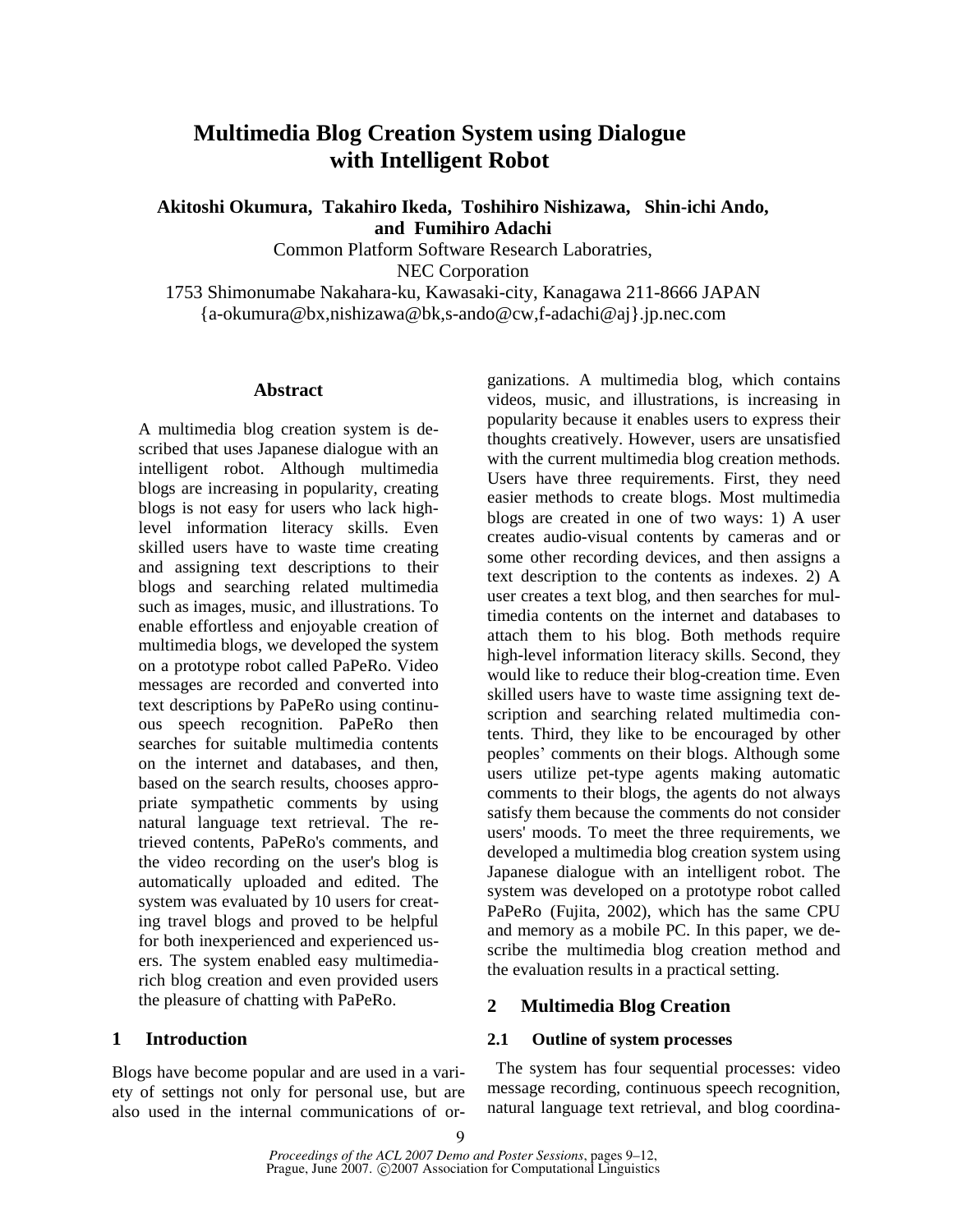tion. The first process is activated when a user begins a conversation with PaPeRo. The process stores a video message recorded on PaPeRo's microphones and CCD cameras, and the second process converts the speech contents of the video message into a text description to extract important keywords. Then, the third process searches for suitable multimedia contents on pre-specified web sites and databases based on the text description. The first three processes can simplify multimedia blog creation and reduce creation costs. The last process detects a user's mood, such as delight, anger, sorrow, and pleasure, by extracting typical expressions from the text description, and then chooses appropriate sympathetic comments to encourage the user. Finally, the last process coordinates uploading the recorded video message, the text description, the extracted keywords, the searched contents, and the sympathetic comments on the user's blog.

#### **2.2 Continuous Speech Recognition**

The system converts the speech content of the video message into text descriptions and extracts important keywords based on their lexical information. The system should, therefore, be equipped with a large-vocabulary continuous speech recognition engine capable of dealing with spontaneous speech. This is because blog messages usually contain various kinds of words and expressions. As this kind of engine needs a large amount of memory and computational resources, it is generally difficult to install the engine on small intelligent robots because the robot requires its own computational resources for their own intelligent operations, such as image recognition and movement control. To solve this problem, we used a compact and scalable large-vocabulary continuous speech recognition framework, which has been shown to work on low-power devices, such as PDAs (Isotani et al.,2005). The framework achieves compact and high-speed processing by the following techniques:

- Efficient reduction of Gaussian components using MDL criterion (Shinoda, et al., 2002)
- High-speed likelihood calculation using treestructured probability density functions (Watanabe, et al., 1995)
- Compaction of search algorithm using lexical prefix tree and shared usage of calculated language model scores (Isotani et al., 2005)

The framework we developed contained a Japanese lexicon of 50,000 words typically used in travel conversations based on a speech translation system (Isotani, et al., 2002). We were able to evaluate the developed system by making a travel blog using Japanese dialogue with PaPeRo.

## **2.3 Natural Language Text Retrieval**

The system generates a query sentence from a text description converted using the abovementioned framework. As few multimedia contents contain retrieval keywords, the system matches the query to text in web pages and documents containing multimedia contents. The system then chooses multimedia contents located adjacent to the highlymatched text as retrieval results. To achieve high precision for avoiding user interaction with the retrieved results, the system is enhanced using the Okapi BM25 model (Robertson, et al., 1995) by the following techniques (Ikeda, et al., 2005):

(1) Utilization of syntactic relationships

The system needs to distinguish illustrations based on the context. For example, an illustration of fish to be eaten in a restaurant should be different from that of fish to be seen in an aquarium. To achieve this, the system utilizes the syntactic relationships between a pair of words. The system produces a higher score for text containing the same syntactic relationship as that of a pair of words in a query sentence when calculating the matching score.

(2) Distinction of negation and affirmation

The system needs to distinguish negative and affirmative expressions because their meanings are clearly opposite. To achieve this, the system checks adjuncts attached to the expressions when matching a query sentence and text.

(3) Identification of synonyms

As different expressions have the same meaning, the system normalizes expressions by using a synonym dictionary containing 500 words before matching a query sentence and text.

## **2.4 Blog Coordination**

The system detects users' mood to choose encouraging comments. Users' moods are sometimes detected by the expressions used and the manner in which the utterances are spoken. Although speaking manner can clearly detect emotions, such as laughing or crying, some emotions are not always indicated. Expressions that clearly identify a per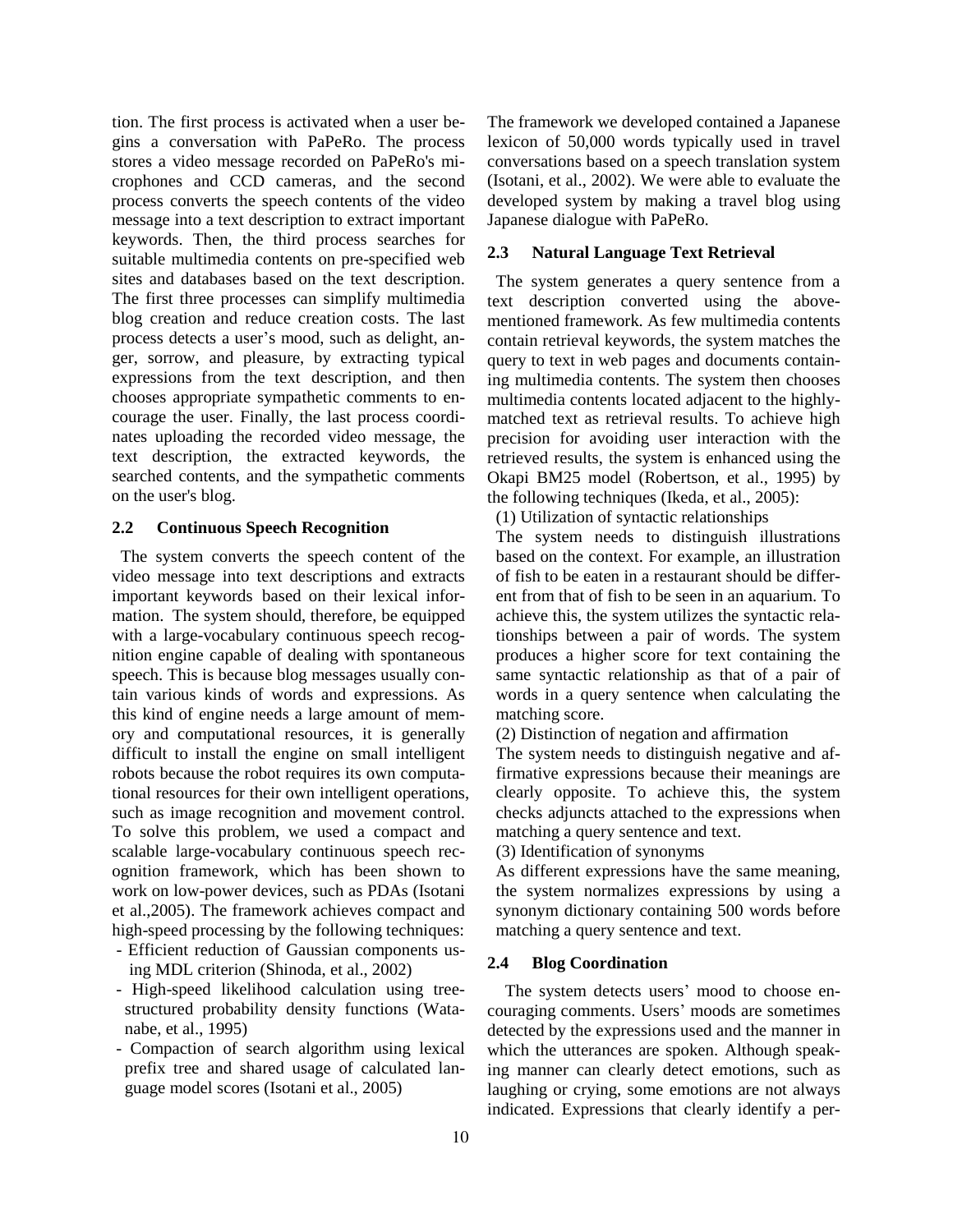son's mood can be indicated (Nakamura, 1993). By studying moods that are easily detectable from expressions, including modality, we developed a database of 10 moods (delight, anger, sorrow, pleasure, desire, fear, shame, relief, surprise, and normal) individually linked with 100 kinds of specific expressions. The database is searched based on the above-mentioned natural language text retrieval, which considers syntactic relationships, negative and affirmative responses, and synonyms. The database is also linked to PaPeRo's response to convey the most appropriate sympathy for each mood. The response includes verbal comments, such as "I'm happy for you" and "It's really too bad", and gestures, such as dancing and crying depicted using GIF animation files. Responses are chosen based on the mood detected. Finally, the system coordinates uploading a recorded video message, the text description, the extracted important keywords, the searched multimedia contents, and PaPeRo's responses on the user's blog.

## **3 Example Use in Practical Setting**

We developed a prototype system for creating a travel blog on PaPeRo, which can retrieve 2000 web pages containing 1500 illustrations and 550 songs. PaPeRo is activated by hearing the phrase, "can you help me make my blog please?", as listed in Table. 1, and creates a blog, as shown in Figure 1. Figure 1 shows a screen shot of a video message attached to the blog, a text description converted by the speech recognition and a button for playing the video message (A). Keywords, in this case Yosemite, Las Vegas, and Roulette, extracted from the text description are displayed (B). Three illustrations searched based on a query using the text description are displayed (C). A button for playing a searched song is available (D). PaPeRo's comments, such as "I hope that happens", are displayed (E). The user's mood is detected as desire from her saying "I *would like to* go there again." The comment is displayed together with the appropriate PaPeRo's response.

Table 1. Dialogue example (Excerpt)

A user : Can you help me make my blog please? PaPeRo: Yes, please push the button on my head. A user : I went to Yosemite for my winter vacation. I played the roulette for the first time in Las Vegas. I would like to go there again. PaPeRo: Ok, now your blog is ready for viewing.



Figure 1. Example of Created Blog

# **4 Evaluation and Discussion**

## **4.1 Evaluation**

The system needs to be evaluated from two perspectives. The first is to individually evaluate the performance of each process mentioned in section 2. The second is to evaluate total performance, including the users' subjective opinions. As performance has been evaluated using different application systems, such as an automatic speech translation system (Isotani, et al., 2002) and a speechactivated text retrieval system (Ikeda, et al., 2005), we concentrated on evaluating the total performance based on surveying users' opinions about the blogs they created using the developed system. The survey results were analyzed in terms of speech recognition accuracy and users' blog making experience to improve the system.

## **4.2 Results and Discussion**

The system was evaluated by 10 users. Half had blog making experiences, and the other half had no experience at all. All users input 20 sentences, and half of the sentences input were on travel issues, but the other half were unrelated because we needed opinions based on the results from low speech recognition accuracy. Users were interviewed on their automatically created blogs. Their opinions are listed in Table 2. The first row contains opinions about blogs created based on speech recognition results that had high word accuracy (85-95%). The second row contains opinions that had low accuracy (50-84%). The third row shows opinions regardless of the accuracy.